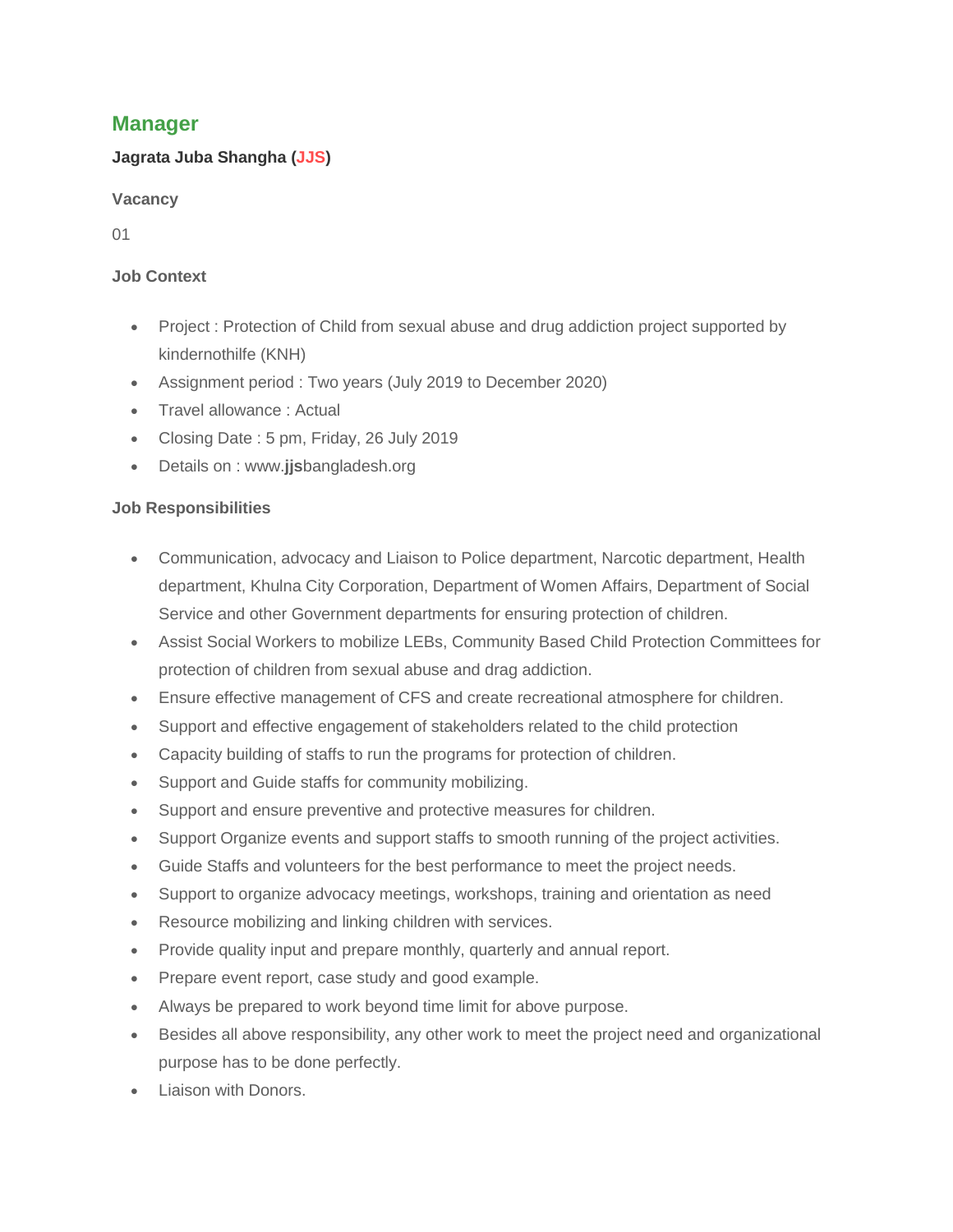- Networking and resource mobilization.
- Guide and ensure preventive and protective measures for children in need of protection.
- Perform any other relevant tasks as assigned by the senior management.

#### **Employment Status**

**Contractual** 

### **Educational Requirements**

- Masters in any subject .
- Qualification : Report writing capacity in English, Computer and communication skills.

### **Experience Requirements**

• At least 5 year(s)

### **Additional Requirements**

- Age at most 40 years
- Minimum 5 years working experience in vulnerable Child Protection work.
- Minimum 1 year working experience in Managerial position in child protection work.

#### **Job Location**

Khulna

#### **Salary**

Tk. 40000 (Monthly)

# **Apply Procedure**

Send your application to jjshrdinfo@gmail.com

or

If you are interested and meet the criteria, please enclose and read the instruction carefully as missing of any one is considered disqualification for the position:

CV with two valid references and clear information oriented (requested to prepare the CV not more than three (04) pages).

Cover letter briefings with his/her competencies for the position and one recent Photograph. Photocopies of academic and experience certificates, National ID, valid driving license (If any), release order form last employer (not more than one month old) etc. Requested to submit the documents on the day of appointment not to send via mail. Candidates are requested to send only CV and Cover letter via mail.